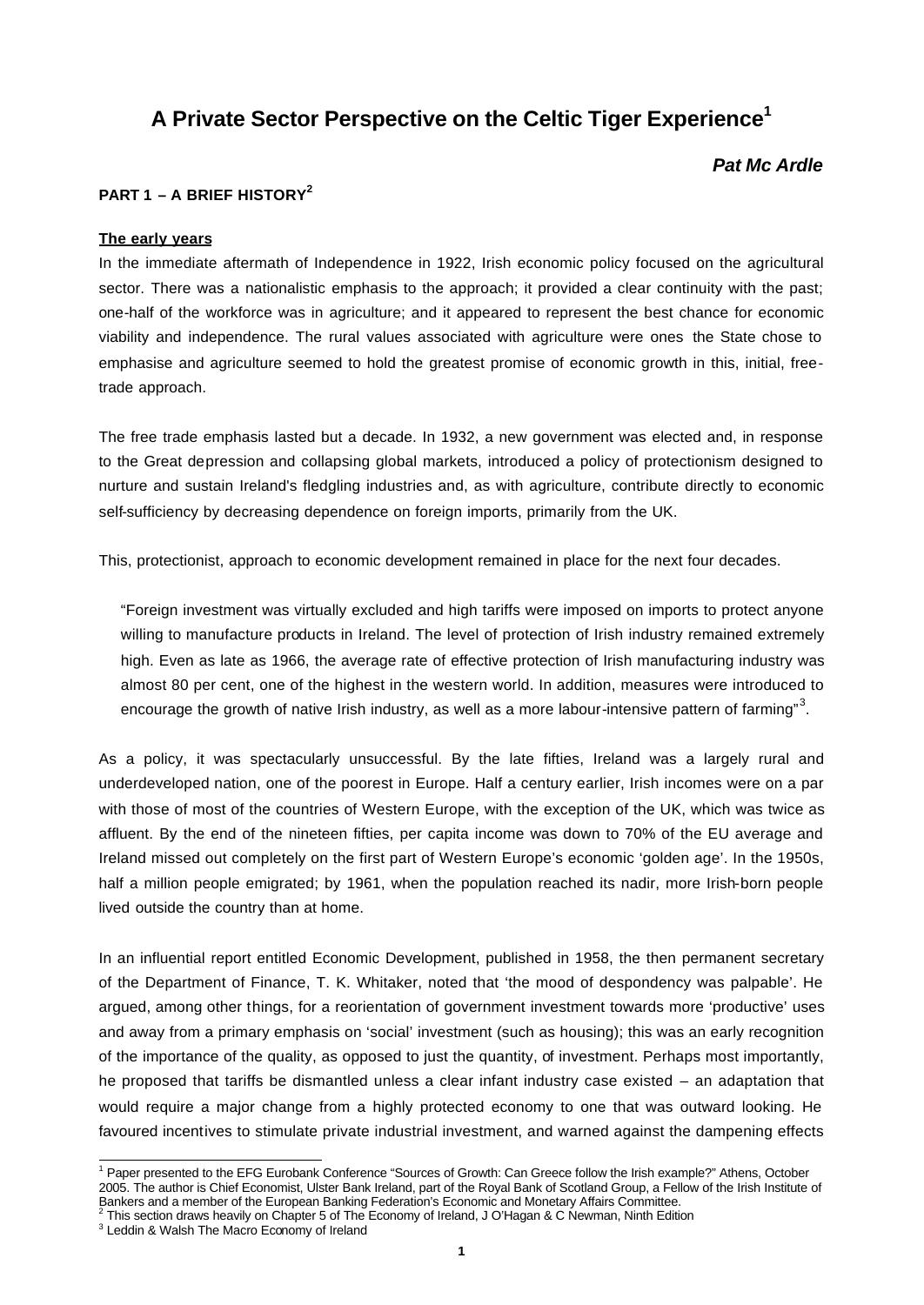of high taxes. The Whitaker report formed the basis of the *First Programme for Economic Expansion*, published in November 1958, the first of a series of government-sponsored, economic plans that were to transform the nation's economy.

# **The transition to free trade**

Between 1960 and 1972, real output increased by a hitherto unprecedented 4.4 per cent per annum. Per capita incomes rose by three fifths, kept up with income growth elsewhere in Europe, and significantly outpaced growth in Britain or Northern Ireland. This first wave of substantial economic growth has been largely attributed to the strategy of export-led growth that the government pursued. Less publicised but important nonetheless, were a notable improvement in the terms of trade, an expansionary fiscal policy, the boom in nearby European economies and the fact that solid institutional foundations had been laid in the 1950s.

The policy of export-led growth stood on two legs – trade liberalisation, and the attraction of foreign direct investment.

Trade liberalisation began in the 1960s as Ireland unilaterally cut tariffs in 1963 and 1964, negotiated the Anglo Irish Free Trade Area Agreement in 1965 and subscribed to the General Agreement on Tariffs and Trade (GATT) in 1967.

With significant tax breaks and subsidies – notably a zero tax on export profits of manufacturing companies – Ireland successfully induced foreign companies to set up branches in Ireland, and by 1974 new industry accounted for over 60 per cent of industrial output.

The final thrust of government policy was wage restraint, viewed as necessary, especially with a fixed exchange rate<sup>4</sup>, to help keep industrial costs at a competitive level. In the 1960s, government efforts to influence the wage bargaining process amounted to little more than exhortation. In the 1970s, wage bargaining was centralised, under the National Wage Agreements.

## **EU Membership**

In 1973, Ireland, along with the UK and Denmark, joined the EU, then known as the EEC.

Membership immediately led to a further reduction in trade barriers. The EU was founded as a customs union, with low internal barriers to trade and a common set of external barriers. By joining, Ireland committed to trading freely with the other member countries, and 1977 had removed all tariff barriers. Many of the remaining, less obvious, restraints on trade within the European Union were dismantled as part of the effort to create the Single Market. Officially these changes came into effect in 1992, although the full elimination of barriers is still ongoing.

With lower trade barriers, it was recognised that some of Ireland's industry would wither under the competition, but it was also expected that Ireland would become a platform from which companies from outside the European Community could serve the European market. These expectations were handsomely fulfilled and Irish exports rose from 34 per cent of GDP in 1963, to 94 per cent by 2002, one of the highest ratios in the world.

 4 The Irish Pound was linked to Sterling on a one-for-one no margins basis from the formation of the State until March 1979 when Ireland joined the European Monetary System (EMS)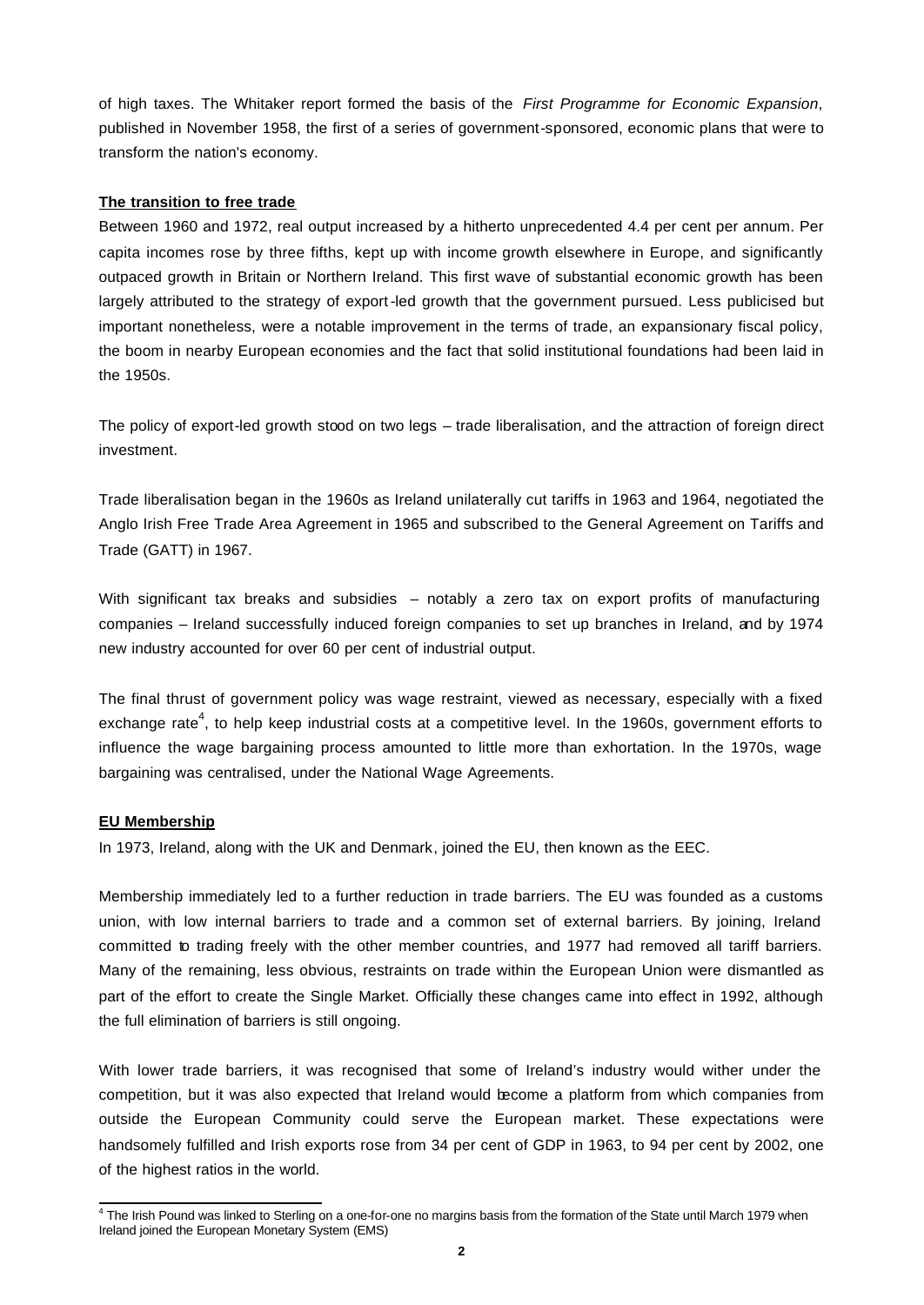Membership of the EU also led to substantial net receipts under the Common Agricultural Policy (CAP), which subsidised farm prices. About two-thirds of EU transfers to Ireland are farm related, the remaining third consists mainly of transfers from the 'structural funds' including the Regional Development, Social and Cohesion funds. In principle, these funds might have added to investment and thereby boosted economic growth, but, in practice, they mainly appear to have substituted for projects that the government would otherwise have had to finance; they thus made a more important contribution to living standards than to growth. Net receipts from the EU peaked at 6.5 per cent of GDP in 1991, and stood at 1.1 per cent of GDP in 2003.

#### **The dismal eighties**

Between 1979 and 1986, per capita consumption in Ireland actually fell slightly and GDP rose very slowly. What went wrong?

Membership of the EU coincided with a fourfold increase in the price of oil (from \$3 to \$12 per barrel) that resulted from the first oil shock in late 1973; a sharp world-wide recession followed.

The higher price of oil meant that spending was diverted towards imports, thereby depressing aggregate demand for Irish goods and services. The response adopted was to boost government current spending, and, as a consequence, the current budget deficit rose from 0.4 per cent of GDP in 1973 to 6.8 per cent by 1975. For a while the policy worked: despite a difficult international situation, GDP growth during the first six years of EU membership was robust.

In 1979 Ireland broke the link with sterling and joined the European Monetary System (EMS). The economic rationale was straightforward. Ireland had experienced inflation averaging 15 per cent between 1973 and 1979, necessarily the same rate as in Britain given that the two currencies were linked in a common currency area. It was believed that the key to reducing the inflation rate was to uncouple the Irish pound from (high inflation) sterling and attach it to the (low inflation) EMS, which was dominated by the deutschmark. Although over 40 per cent of exports still went to the UK in 1979, about a quarter went to the other EU countries and so a change in exchange regime was considered feasible. Political considerations and some temporary subsidies were also contributory factors to what was a landmark decision.

The early adjustment to the EMS was precarious as the course of Irish fiscal policy was not altered. The slow reduction in Irish inflation towards German levels meant that the rish pound became overvalued, and had to be devalued within the EMS on a number of occasions. The standard explanation was that wage demands – which tended to respond to recent inflation – were slow to change, so wage increases continued to be too large to be consistent with very low inflation.

Moreover, the expansionist Keynesian fiscal response to the 1973 oil crises was doomed to fail as successive governments were unwilling to reduce the budget deficit, and continued to borrow heavily. At the same time, intermittent efforts to curtail the deficit resulted in very high marginal tax rates but the revenue response was disappointing, suggesting that revenue-maximising rates of tax had been reached or exceeded. The ratio of government debt to GDP rose from 52 per cent in 1973 to 125 per cent by 1987, easily the highest in the European Union. By 1986, the cost of servicing this debt took up 94 per cent of all revenue from personal income tax. The situation was clearly unsustainable.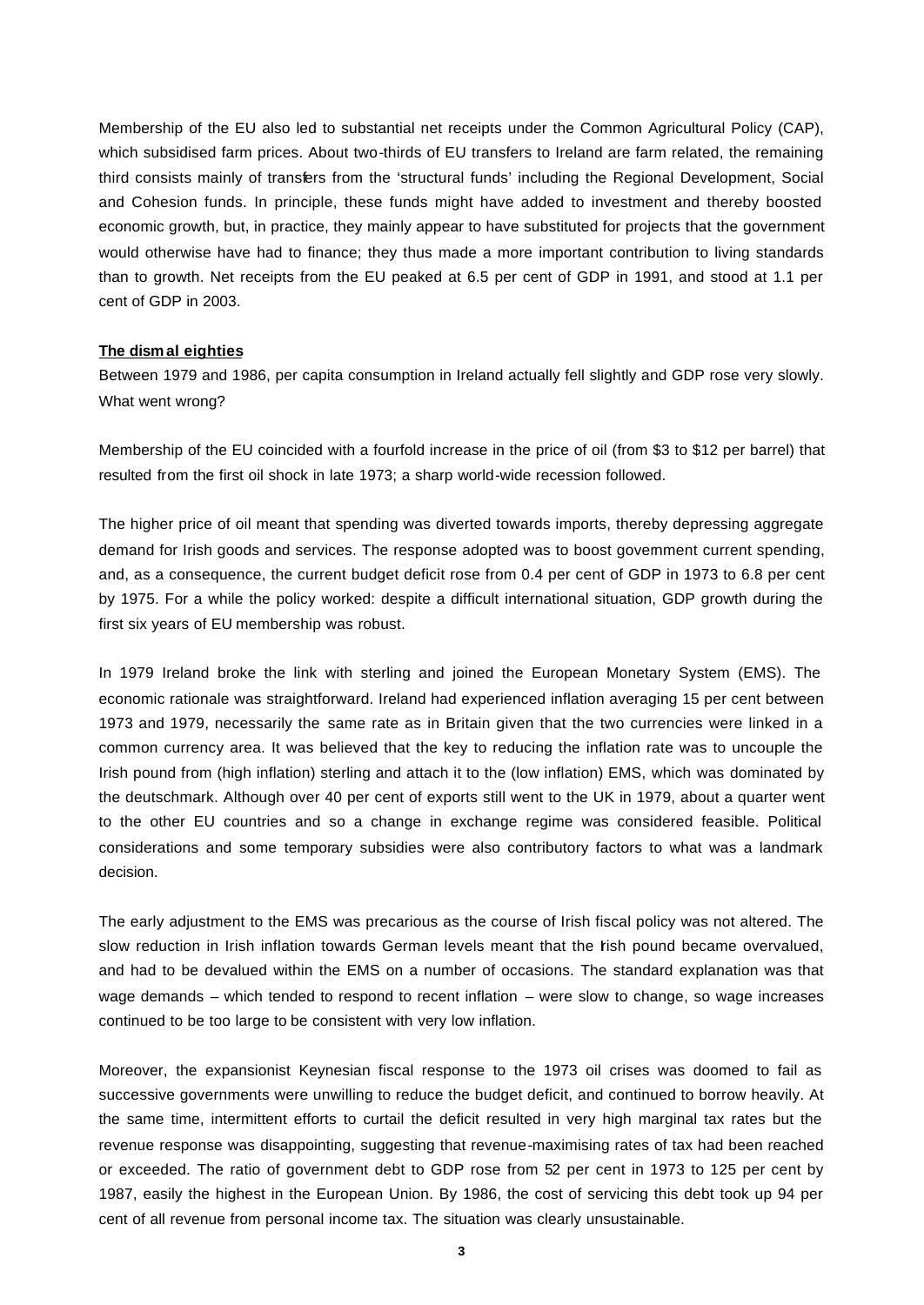#### **The roaring nineties**

In 1987, a new government, recognising that Ireland had effectively exhausted its borrowing capacity, introduced a very tight budget, cutting the current budget deficit sharply and slashing capital spending. The 1987 reform worked. Economic growth resumed; confidence (and investors) returned, and exports boomed, thanks in part to a devaluation in 1986 and to a surprising degree of wage restraint in the initial years of the new approach. A few short years later, Ireland could boost of low inflation, a tight budget, and a falling ratio of government debt to GDP – in fact, the ratio had already fallen below 100% by 1990.

Then, in late 1992, the EMS fell apart. High interest rates in Germany, resulting from that country's need to finance reunification, caused the deutschmark to appreciate. Sterling, which had joined the EMS at too high a rate anyway, was forced into a large devaluation. The Irish pound ultimately followed suit because 32 per cent of Irish exports still went to the UK, and in the absence of a devaluation, Irish competitiveness in the important British market would have been too severely compromised.

After the collapse of the EMS, it became clear that a regime of 'fixed but flexible' exchange rates did not work. Without a viable middle way between floating exchange rates and a single currency (a long-term objective of its founding fathers), the European Union opted for the latter. The schedule was set out in the Treaty of Maastricht, signed in 1992 and ratified the following year. Ireland easily met the qualification criteria for membership, and the exchange rate was locked at  $\epsilon$ 1 = IR£0.787564 on January 1, 1999 with euro notes and coin following three years later. For Irish Monetary Policy and, in particular for the control of interest rates, this was more like a return to the past than a radical change as was the case in most other Member States. After all, an independent monetary policy was not possible when the Irish pound was linked to sterling, was severely circumscribed during the, relatively short, period of the EMS membership, and is, of course, once again not possible within EMU.

The remainder of the nineties was a period of unparalleled economic expansion, reminiscent of that which had occurred in Asia some years earlier – hence the expression "Celtic Tiger" which is frequently used to describe it. In the seven years to 2000, GNP growth rates averaged 8.3% per annum, inflation was low, employment outside of agriculture rose by 50%, the debt/GDP ratio fell to 38%, the second lowest in EU15 and the unemployment rate fell below 4%, effective full employment. In terms of income per head, Ireland caught up with the rest of Europe and emigration, long a scourge, turned into net immigration, initially returned Irish and then non-nationals.

The dramatic nature of the change is highlighted by the following quotations. In 1988, the Economist Magazine described Ireland as the "poorest of the rich" A year later, a leading Irish historian, J.J.Lee, stated "It is difficult to avoid the conclusion that Irish economic performance has been the least impressive in Western Europe, perhaps in all Europe, in the twentieth century." However, when the Economist Magazine next revisited Ireland in 1997, it hailed "Europe's shining light".

There is no shortage of volunteers to take credit for the Celtic Tiger experience. They include politicians, public servants, trade unions, employers and others. Economists, for their part, are still struggling to explain the phenomenon. We will return to this in Part 3 but, first, it is necessary to dispel some common misconceptions regarding the boom.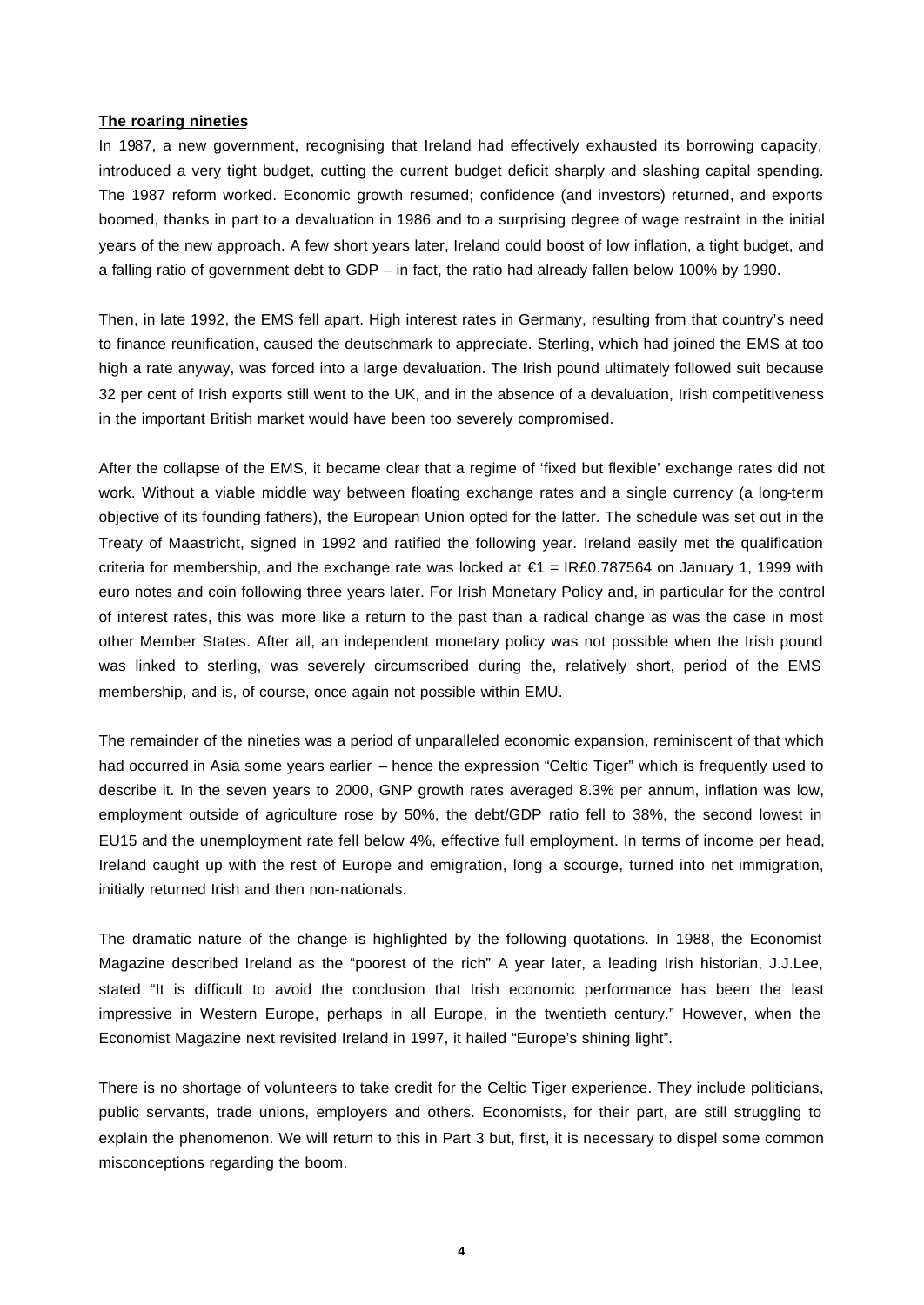# **PART 2 – SOME COMMON MISCONCEPTIONS**

#### **Second wealthiest in the World?**

"The 2005 Human Development Report, published by the UN Development Programme (recently), found Irish people to be the second wealthiest in the world, with a GDP per head of \$37,738."

Quotes of this nature are no longer uncommon but they reflect more journalistic exuberance than an objective assessment of the facts. They do, however, generate considerable interest abroad in the Celtic Tiger phenomenon. Invitations to conferences like today's are a pleasant side effect of this. Audiences, both domestic and foreign, frequently look for the "magic bullet" that has transformed the Irish economy. Fortunately for speakers like myself, there is no easy answer - it will already be clear from the historical overview in Part 1 that the reality is a good deal more complex.

We begin by drawing a distinction between wealth and income. GDP measures the money value of goods and services produced and marketed in an economy in a calendar year. It represents the value added, or income generated, by economic agents operating within a particular jurisdiction. Wealth, however, is a different concept that results from the accumulation of assets, usually over long periods. Wealth statistics for Ireland are not published. We know, from earlier studies, that 30 years ago land accounted for the vast bulk of the nation's assets. Equally, there is little doubt that the situation has improved dramatically in the meantime as the industrialisation process developed and particularly in more recent times when the national income grew rapidly. A survey to day would probably show that wealth is rapidly increasing from a very low base but that Ireland is still a long way behind the other developed countries. We should not confuse income and wealth. This paper is concerned with income only.

Ireland is not be the second wealthiest country in the world but it does have a rate of income growth which is now on a par with, or even slightly above, many of its European neighbours. In time, this should lead to an accumulation of wealth. In addition, many of these countries gained from global trade and foreign colonies in the past in contrast to Ireland that was, itself, a colony. Of course, Ireland has experienced another type of wealth creation, namely, asset price inflation, notably in housing, which has accompanied the Tiger experience. Again, however, the phenomenon was largely a catch-up one.

#### **The usual measure of income used is flawed**

Whereas GDP measures the value of goods and services in an economy, irrespective of the ownership of the factors of production involved, Gross National Product (GNP) adds in the income earned by Irish residents on their foreign assets plus net transfers from abroad and deducts outward transfer payments, mainly the repatriation of profits earned by foreign companies operating in Ireland. It thus measures the value added/income accruing to Irish residents as distinct from entities operating in Ireland. Because the operations of the foreign companies are very large, the recorded net outflow is exceptional by international standards. In most countries there is little difference between GDP and GNP but the gap in Ireland is roughly 20% - one could say that up to a fifth of the rise in GDP per capita is measurement error. GNP is not only lower in absolute terms; it also exhibits a lower rate of growth from year to year. Over the past 10 years, for example, the growth rate as measured by GNP was a full percentage point lower than the GDP figure. In this paper we only use GNP data for Ireland, as we believe it gives a truer picture. In addition, all international comparisons are based on the GNP data for Ireland even if GDP is used for the other countries.

# **The Celtic Tiger experience was a concentrated, catch-up one**

Like its jungle counterpart, the Celtic Tiger came from nowhere, made a huge impact and disappeared quietly. Differences in currencies and in the cost of living make it difficult to compare income across countries. A euro in Ireland no longer buys a cup of coffee; converted into rupees and spent in India, it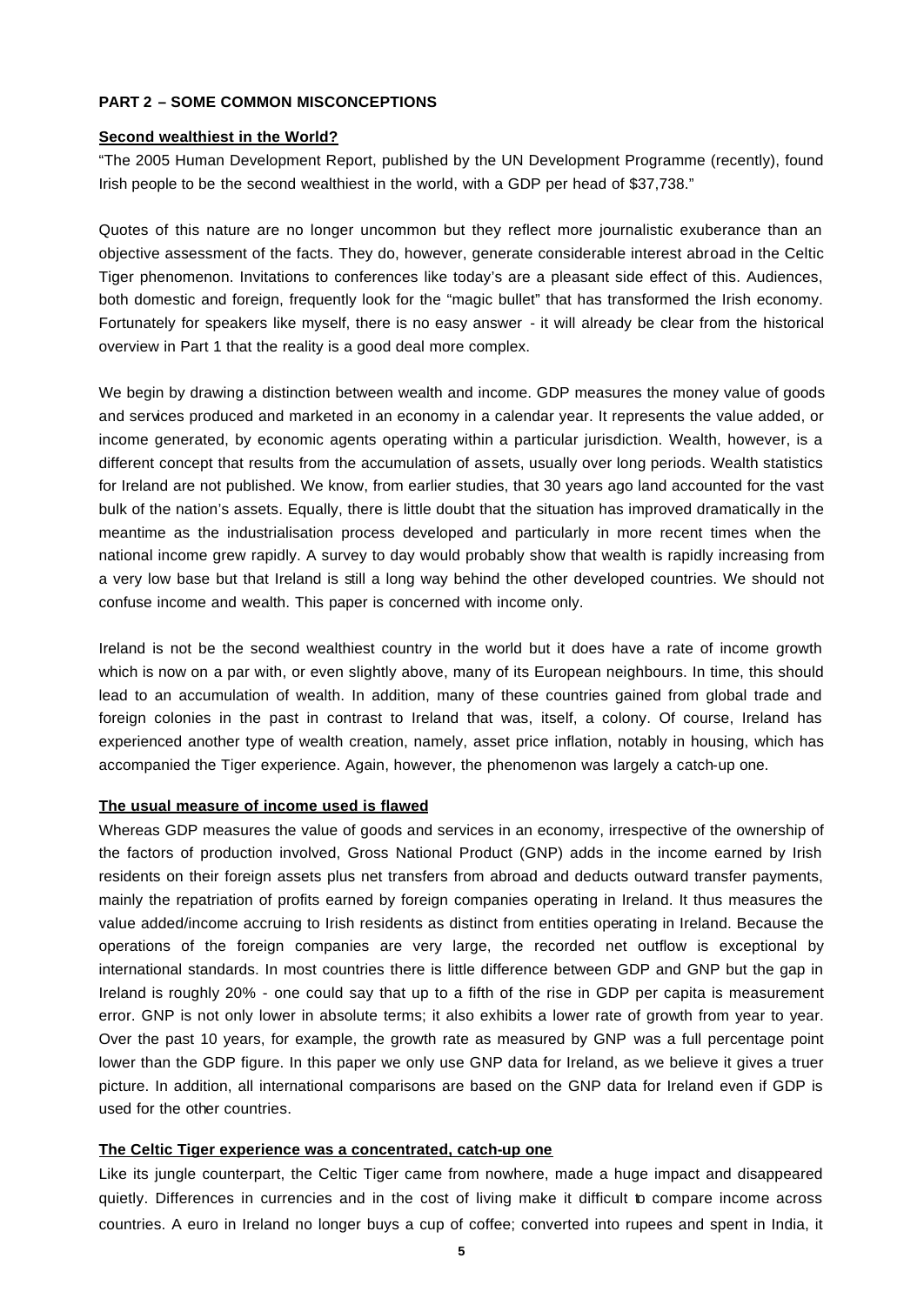might buy a whole meal. The standard solution is to recompute each country's GDP using a common set of "international prices", to get a purchasing power parity (PPP)-based measure that is reasonably comparable across countries. We use the EU-15 PPP measures as calculated by DG ECFIN of the European Commission, substituting GNP for GDP in the case of Ireland. The GDP based figures are also shown for comparison purposes. The large and growing gap between the two is immediately apparent. Equally striking, however, is the fact that the Celtic Tiger phenomenon was a highly concentrated one. In the early sixties, Irish income per head was around 70% of the EU-15 average. In the 60s and 70s, it oscillated between 66 and 70% as the reorientation of domestic policy described earlier resulted in high rates of growth but these were barely sufficient to keep pace with the rest of Europe which was also growing strongly. The impact of the policy errors of the 80s is also obvious. Per capita income fell below 64% of the EU average in the mid-eighties and it was not until 1990 that the ratios of 30 years earlier were convincingly breached. In the decade between then and the turn of the century, income per head rose from 70% to 100% of the EU average and the catch-up was achieved (had we based our comparison on GDP instead of GNP, it would occurred three years earlier in 1997). The GNP ratio remained around the 100 level for the next couple of years as the global depression took its toll but, more recently, has tended to increase again. This, in turn, has sparked a debate as to whether or not the Tiger has returned – but that is a story for another day!

In 2004, Irish per capita income was the ninth highest in EU-15 - ahead of Portugal, Greece, Spain, Italy and Germany but behind the rest. It is interesting that Germany, which once was around 125% of the EU average, is now slightly below it and that the UK, which started out at 117%, is still 110% despite falling as low as 92% in the meantime. Greece, on the other hand, has made considerable progress with per capita income rising from 50% of the average in 1960 to a high of around 80% some 20 years later but subsequently fell back sharply and, while once again gaining ground, is now about 75% of the average.

#### **Tigers are unpredictable**

No one predicted the explosive growth of the 1990s, although after the fact some commentators interpreted it as a belated and long-overdue convergence on our richer neighbours. The Economic and Social Research Institute's *Medium Term Reviews* sounded an optimistic note from 1994 onwards, drawing attention to Ireland's out-performance of the EU economy before this was widely acknowledged, but their forecasts proved conservative. In 1994 they anticipated that GNP growth would average 4.5 per cent for the rest of the decade; in 1997 they raised this to just over 5 per cent for the period 1995-2004. All of these forecasts were well below the eventual outcome. While the ESRI authors drew attention to the fact that they traditionally err on the side of pessimism, they were viewed as inveterate optimists by practically all other commentators. If anyone else had a set of medium-term forecasts higher than those of the ESRI did, they kept them well concealed.

The impact of the Tiger was as sudden and swift, as it was unanticipated. Another cat-like dimension of the experience was the extraordinary soft landing that followed it. Just as many observers are now querying the housing boom, I spent much time during the 90s fielding questions from observers who were fearful that the boom would be followed by a bust. Economic growth slowed sharply in the early part of the new century as FDI flows dried up and confidence plummeted, causing consumer spending to fall. At no stage, however, did we go under water. GNP growth slowed from 10% in 2000 to 2.7% in 2002, its low point, has since recovered to 4%. This was a remarkable soft-landing indeed.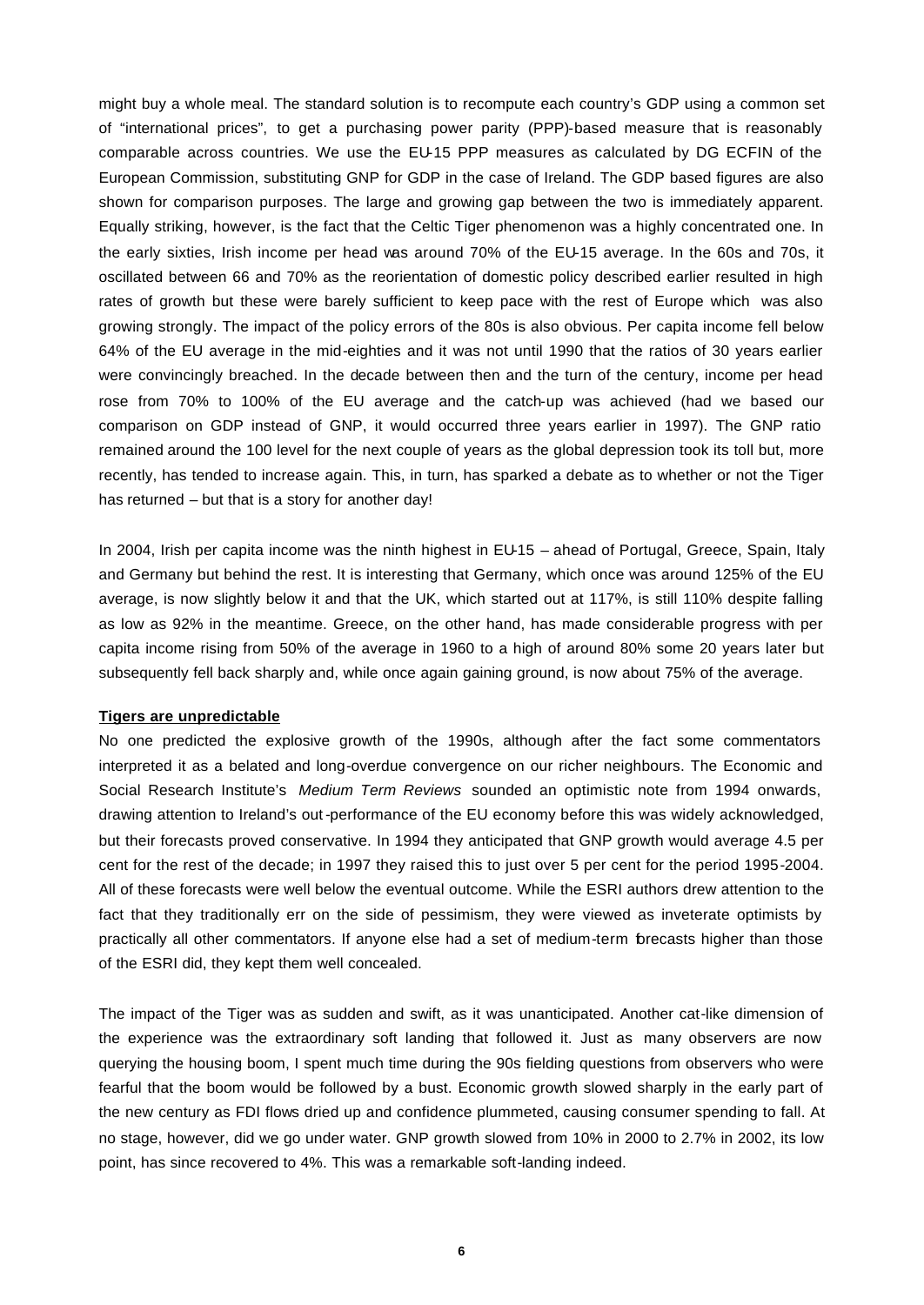# **A spot in the Top Ten?**

 "We will find neither national purpose nor personal satisfaction in an endless amassing of worldly goods … the gross national product measures neither our wit nor our courage, neither our wisdom nor our learning, neither our compassion nor our devotion to country. It measures everything, in short, except that which makes life worthwhile."

The above quote by Robert Kennedy in 1968 challenges the conventional measures of welfare that we are using. Other indicators of living standards show that Ireland still lags behind despite significant improvements. Ireland is something of a laggard as compared with the rest of Europe when it comes to measures of health, environment and assets in the form of cars and, indeed, houses. There is also a significant infrastructure deficit – a legacy of past spending curbs. The UN Human Development Index combines these broader measures with GDP per capita into a single overall index. On this basis, Ireland ranks around  $10^{th}$  in the world – this, too, overstates the case by up to 20% given that it is based on GDP instead of GNP.

Ireland is indeed rich in terms of annual income, but not as wealthy as the headlines or the GDP per capita figures would have one believe, but now somewhere.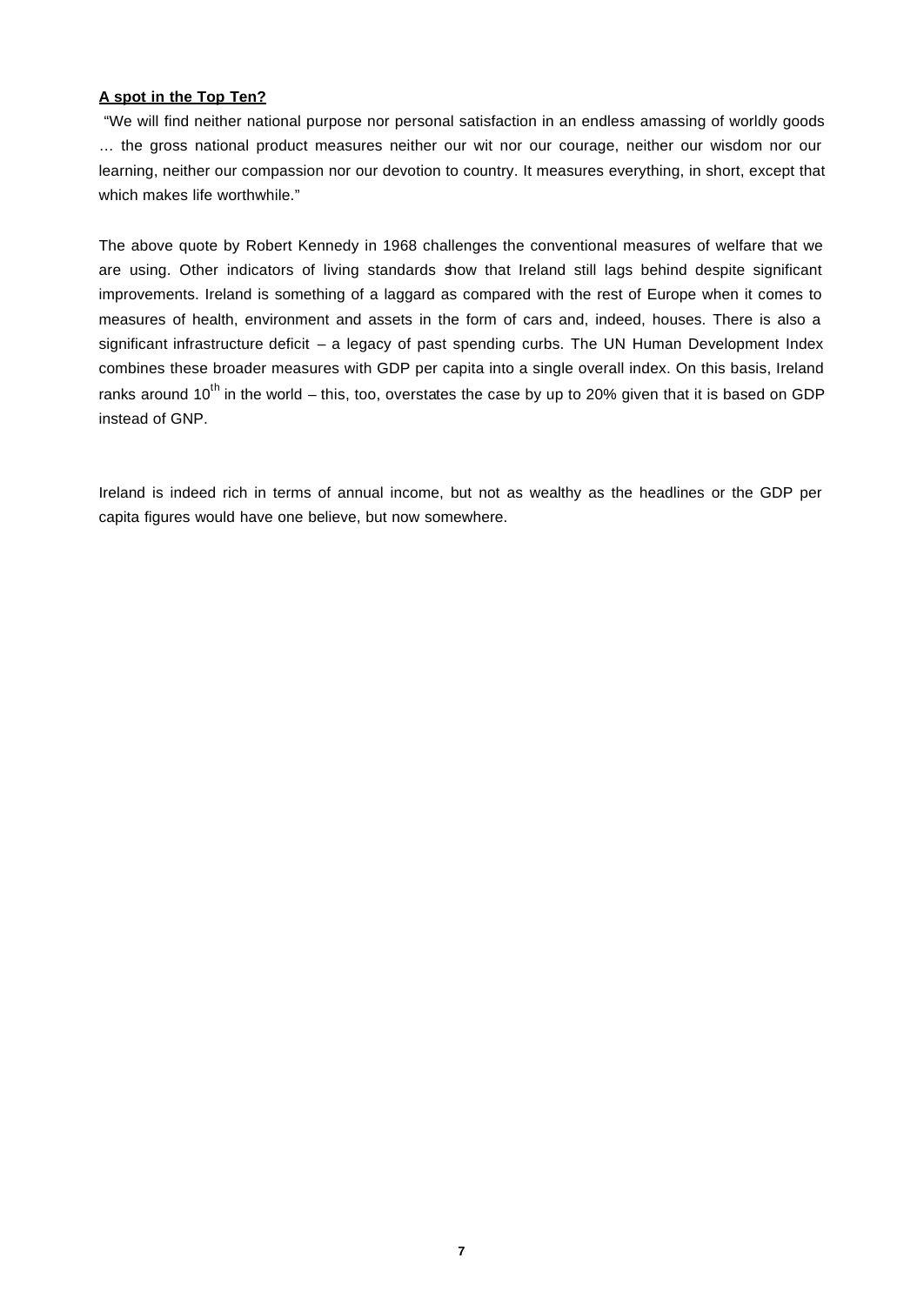# **PART 3 – THE NATURE OF THE BEAST**

#### **A productivity miracle?**

Income per head can be created in two ways: i) by increasing real output per employed worker (with better technologies, better education and training, better public infrastructures, more and higher-quality machinery and equipment, better social relations, or more hours worked per employee); and ii) by putting a larger fraction of the adult population to work. The first way, increasing real output per worker, means increasing productivity. The second way, putting more people to work, means increasing the employment rate. The growth rate of real GNP per adult is simply the sum of the two.

In the case of Ireland, the decomposition of real GNP per working age adult into its productivity and employment-rate components brings out a startling fact. The growth in Irish productivity has been very rapid, not just in the past few years, but over the entire period since 1970, averaging 2.7 per cent per annum. Productivity growth rates of almost 3 per cent sustained over such an extended period have been a rare occurrence, indeed, in the post-war period.

Two implications follow from these observations. First, a fundamental characteristic of the Irish economy over the past 35 years is that it experienced very significant long-term productivity gains. Second, the Celtic Tiger boom was not at all due to an acceleration of productivity. In fact, over the period in question, Irish productivity grew somewhat more slowly (3.1% p.a.) than in the 8-year period 1984-91 (3.9% p.a.).

Even so, productivity accounted for more than half the total growth between 1994 and 2001. It contributed 56% and would have been higher still but for a 12% fall in hours worked.

#### **Employment was the key**

If the boom was not due to an acceleration of productivity (more output per worker), it must logically be attributed to the other source of growth, namely an exceptionally strong increase in the employment rate (a larger fraction of adults at work).

The Irish employment boom has no parallel elsewhere in post-war Europe. The Irish experience was exceptional in at least four respects. First, the unemployment rate fell from a very high initial level (from 16 percent in 1993 to around 4 percent today). Second, employers were able to draw on a very large pool of women who had never been in the labour force before. The number of Irish women in the labour force has increased by 65 percent since 1993. Third, the pool of labour was added to by an unusually large natural increase in the labour force. Fourth, the rate of job creation has absorbed a very large flow of immigrants who were attracted (or attracted back) to Ireland by the boom. Between 1994 and 2004, employment increased by over 600,000, or 50%.

The demographic dividend, as it is commonly referred to, accounted for the remaining 46% of the increase in per capita output. It had two main components: (i) an increase in the proportion of adults in the labour force (as the baby boomers of the eighties grew up and the female participation rate rose sharply) and (ii) a large increase in the proportion of the labour force that was actually working (the mirror image of the unemployment rate).

# **Employment growth was widespread**

Strong employment growth in export-driven manufacturing was a particular feature of the boom. This went against the trend of the OECD countries generally, where industrial employment declined. Most of the Irish expansion occurred in newer sectors such as electronics, pharmaceuticals, and medical instrumentation where foreign-owned firms account for over 90 per cent of output. Employment in the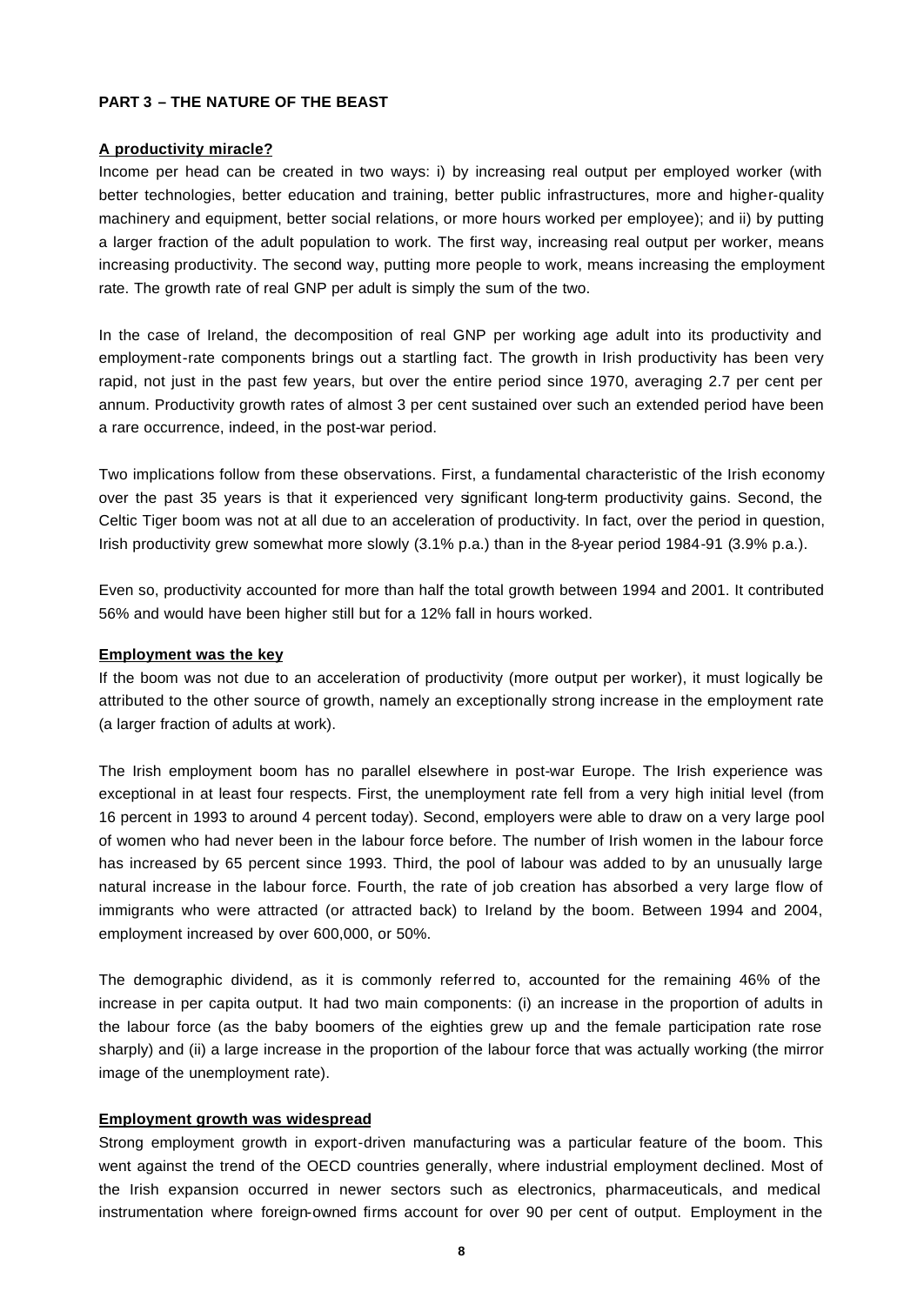traditional industrial sectors – clothing, textiles, furniture, utilities and so on – where established Irish firms predominate, was more or less static over the period. But by 2000 manufacturing as a whole accounted for only 18 per cent of total employment, of which foreign-owned firms contributed half. Even if a generous allowance is made for the employment indirectly generated by these firms their contribution to total employment remains small, whatever about their wider contribution to the economy.

Employment in construction has more than doubled since the early 1990s, increasing at the fastest rate of any sector. It now accounts for 12 per cent of all employment, compared with only 7 per cent in the early-1990s. The expansion reflects a catching-up phase in residential and office accommodation and must be expected to go into reverse over the medium term.

The predominance of "market services" as a provider of new jobs is striking. This heterogeneous category ranges from financial services (banks, insurance companies, etc), legal services, accountancy firms, to hotels, catering, restaurants, pubs, and so on. It includes employment in what might be regarded as 'economic base' activities (such as tourism and internationally traded financial services) as well as 'induced' activities (such as local commercial services). Employment in the publicly financed health and educational services has also increased quite rapidly, especially in recent years, but the numbers in core public administration were better contained.

Viewed in the context of the longer-run performance of the Irish economy, given the growth rate of GNP in the 1990s, the increase in employment was not exceptional. According to this view, the dramatic fall in the Irish unemployment rate in the 1990s was "simply" a reflection of the economy's exceptional growth rate. In addition, it can be argued that it simply represented a catch-up that made up for the losses associated with the policy mistakes of the seventies and eighties. Irish politicians rightly claim much credit for the policies that fostered the boom. One hears less about the earlier experience, which resulted in massive emigration. Taking a broad view, the economy and the associated level of employment is now back where it might have been had a more consistent set of policies been pursued since 1970.

The convergence on the leaders that occurred in Irish output per person in the last quarter of the century was thus essentially the result of employing a new generation – one with higher educational qualifications and, in the case of women, a higher propensity to labour force participation – in the modern sector and notably outside of traditional agriculture.

At one level, therefore, Ireland's achievement does not seem all that special. The challenge is to explain the timing and speed of the catch-up.

At the height of the crisis of the 1980s it was not uncommon to blame the inexorable rise in Irish unemployment partly on "our young and rapidly growing labour force". It was claimed that the unemployment rate would have been lower had the rate of natural increase of the labour force been zero rather than about two percent a year. Later, some commentators attributed the boom to the ready availability of well-educated and skilled labour force. The "problem" had become the "solution". In essence, the latter view seems to be a modern variant of Say's Law that supply – in this case of labour – creates its own demand. There are obvious limits to how far this can be pushed. At one extreme, it might imply that growth in Ireland, or anywhere else for that matter, could expand indefinitely as long as the labour force is replenished by immigration. It is also difficult to convincingly explain why the young, welleducated generation of the seventies was forced to emigrate – almost a quarter of a million departed - if their mere availability should have been sufficient to generate a boom.

We have to look elsewhere for a more satisfactory explanation.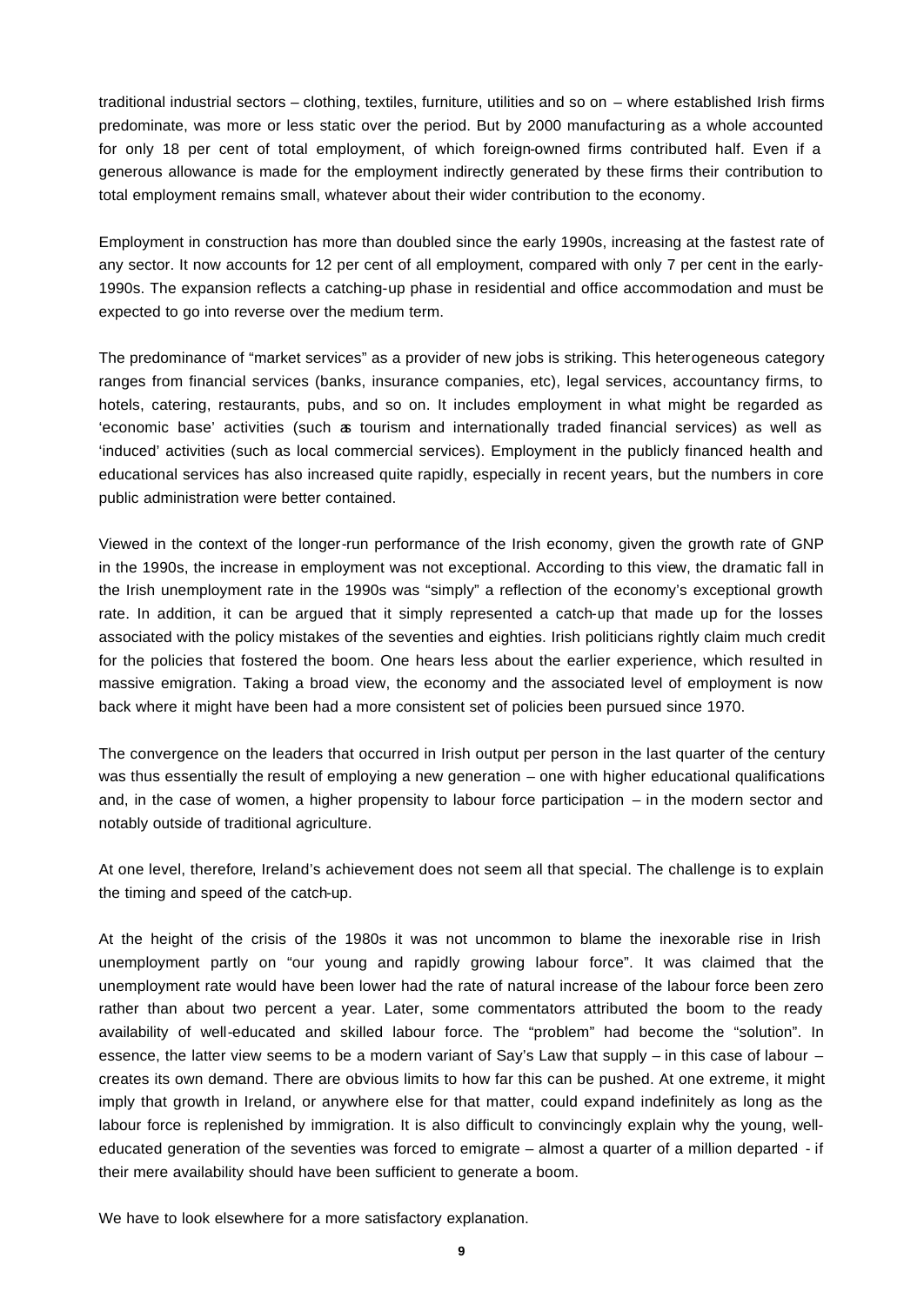# **PART 4 – EVERYTHING THAT COULD GO RIGHT DID**

# **A unique combination of circumstances**

Catching-up, and doing so rapidly, requires a favourable institutional, policy and external environment. There are several individual institutions and policy entities in Ireland, each of which would claim to be the source of the turnaround. My view is that the credit must be widely shared, and a much-improved external environment also played its part. As we will see, the rectification of previous policy errors was a critical factor. There is also a touch of the "luck of the Irish" in the story.

Amongst the factors that have been identified as contributing to the boom were:

- Social partnership
- The EU Single Market
- Educational reform
- FDI inflows/the IFSC
- The US boom of the 1990s
- Lower income and capital taxes
- Very low rates of corporation tax
- Entry into EMU and the lower interest rates that followed
- EU subsidies
- Competitive exchange rate devaluations
- Falling trade union membership
- The unique system of collective wage bargaining
- Active labour market policies
- A growing labour force

While all of these played a part, our central thesis is that the Irish economy experienced a series of favourable demand-side shocks, emanating from exchange rate and interest rate developments, the global economic boom, and increased mobility of FDI and its increased sensitivity to tax differentials. The dramatic response to these developments was facilitated by a set of favourable supply side developments – an elastic labour supply underpinned by a strong demographic situation, a growing stock of human capital due to rising levels of educational attainment in the inflow to the labour force, wage moderation induced by centralised wage bargaining and declining union power, a reduction in the tax wedge on earnings, and a stricter approach to unemployment benefit claimants<sup>5</sup>.

# **Fiscal correction was a necessary precondition**

The rapid turnaround in the fiscal accounts took everybody by surprise. Not only was the marked tightening of policy by the incoming government unexpected but the speed with which borrowing and the debt ratio responded was also unforeseen. The specific fiscal steps taken in 1987 were quite orthodox: a temporary freeze on all public sector recruitment – implying a sharp fall in numbers employed combined with (further) cutbacks in public capital spending. Better external conditions helped turn the automatic stabilisers around, as first emigration and then a pick-up in labour demand at home lowered unemployment. Falling interest rates also helped and when the debt ratio started to fall in 1987 the positive feedback became cumulative.

Once economic activity started to pick-up, tax receipts began to flood in (not least corporation tax with the surging manufacturing profits taxed at 10%), allowing the government to lower tax rates quite sharply without any significant decline (after 1990) in the share of GNP taken in taxation or any increase in the deficit. The ability to lower tax rates gave government an important bargaining chip in the centralised pay negotiations;

 5 This analysis follows that in the seminal paper by Honohan & Walsh " Catching up with the Leaders: The Irish Hare", 2002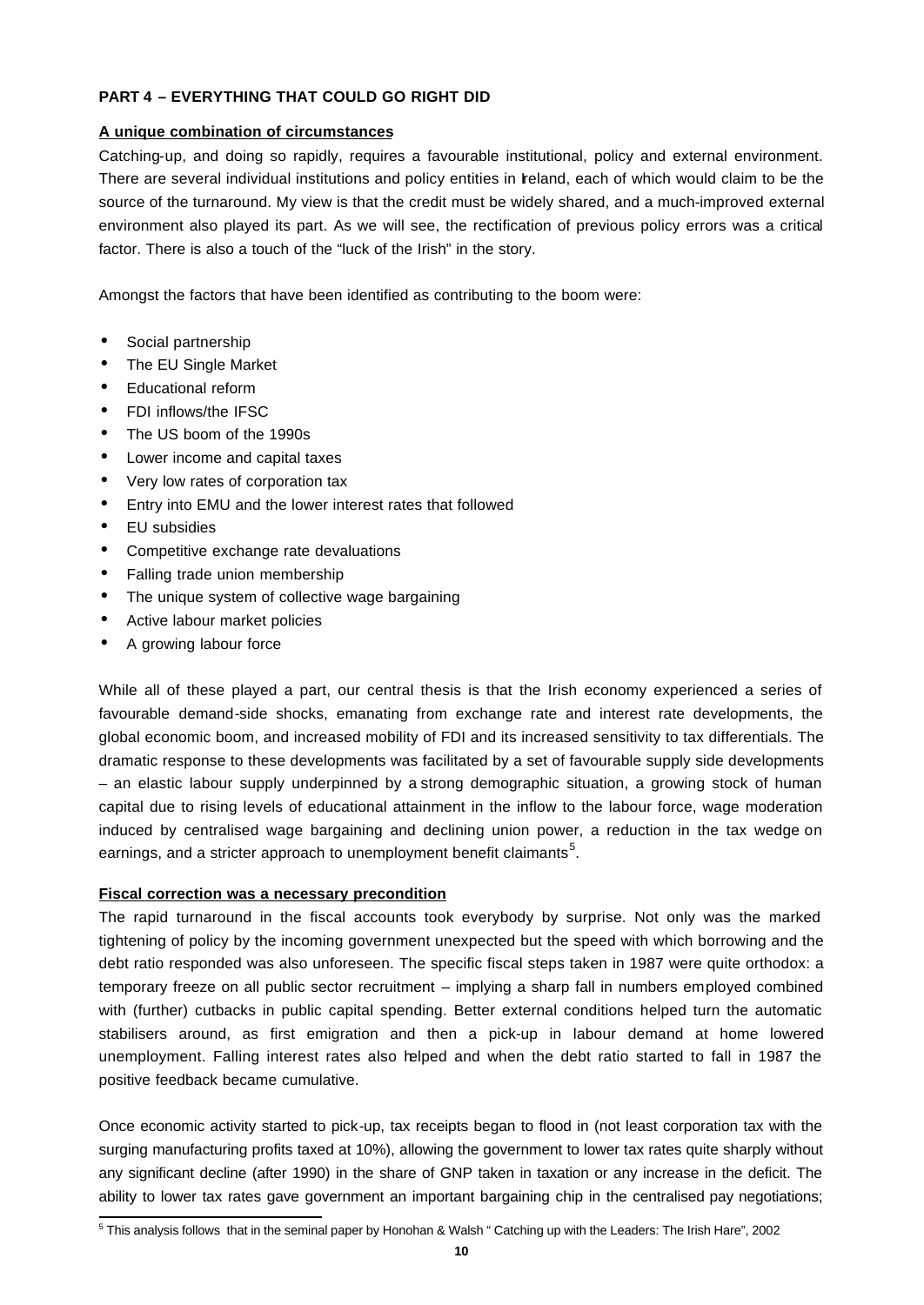potentially generating another virtuous circle, as credible multi-year wage agreements halted the deteriorating wage competitiveness that had been a feature of the previous 10 years.

The budget also benefited from the receipt of substantially expanded structural grants from the European Union budget after 1988. This came at a crucial moment inasmuch as, using these funds, the government could begin to tackle the backlog of deferred infrastructure projects without threatening the initially fragile recovery in the public finances. Annual receipts from this source peaked at over 3 per cent of GNP in 1993, a very substantial sum, though only a fraction of the fiscal turnaround. They are estimated to have boosted the level of GNP by 4% on a sustained basis. While by no means trivial, this impact is dwarfed by the exceptional growth rates that were recorded.

Fiscal correction was a necessary precondition for subsequent performance. Comparing 2001 with 1985, the top rate of Income Tax fell from 65% to 42%; the standard Corporation Tax rate from 50 to 16% (effectively, this applied to domestic service sector institutions only); Capital Gains Tax from 60 to 20% and Capital Acquisitions Tax from 55 to 20%. Direct taxes were reformed but taxes on spending remained at the top end of the EU league.

## **Exchange rate policy was also important**

The devaluation of 1986, initiated as a defensive measure in light of the loss of competitiveness associated with a rapid depreciation of sterling, was especially timely in that sterling suddenly recovered, leaving Ireland well-placed in terms of wage competitiveness to benefit from the accelerating economic boom in the UK and other trading partner countries after 1987. As it happened, this was the first step in a sustained improvement in wage competitiveness.

The Irish boom really got under way shortly after the 10 per cent devaluation of the Irish pound in the European Monetary System in January 1993, and we converted to the euro in 1999 at what was arguably a very competitive rate. The weak euro, post 1999, further boosted competitiveness. EMS membership helped copper-fasten the credibility of policy, as there was a strong national consensus that Ireland should meet the qualifying criteria. We were keen to show that we were 'whiter than white' given early prognostications by senior German officials that membership would be restricted to a club of six that excluded Ireland. This banished any thoughts of policy laxity. Interest rates fell in anticipation of membership, providing a major boost to the housing market, which added to the boom. Exchange rate policy was important particularly in the context of the 1988 and 2003 devaluations, the favourable entry rate, the policy stiffening effect and the significantly lower interest rates it gave rise to, albeit that the latter came towards the end of the boom period.

## **Centralised wage bargaining was key at the beginning**

While demand management failures and the consequences of the struggle to restore order to the public finances explain the sluggish employment performance during most of the 1980s, and their correction could be expected to result in some recovery, the rapid and sustained growth in employment especially after 1989 still needs explanation. The new jobs were sufficiently numerous not only to wipe out most of the unemployment, but also to absorb an unusually high natural rate of labour force growth, a sharp increase in labour force participation by women *and* considerable net immigration, reversing the traditional outflow.

Much of the credit for maintaining the cost of labour at a competitive level is conventionally given to Ireland's system of wage determination. There was a return to centralised wage bargaining in the late 1980s. In the 1990s, a series of national wage agreements was negotiated between the "social partners" – employers, unions, and the government. The promise of a steady reduction in income tax rates helped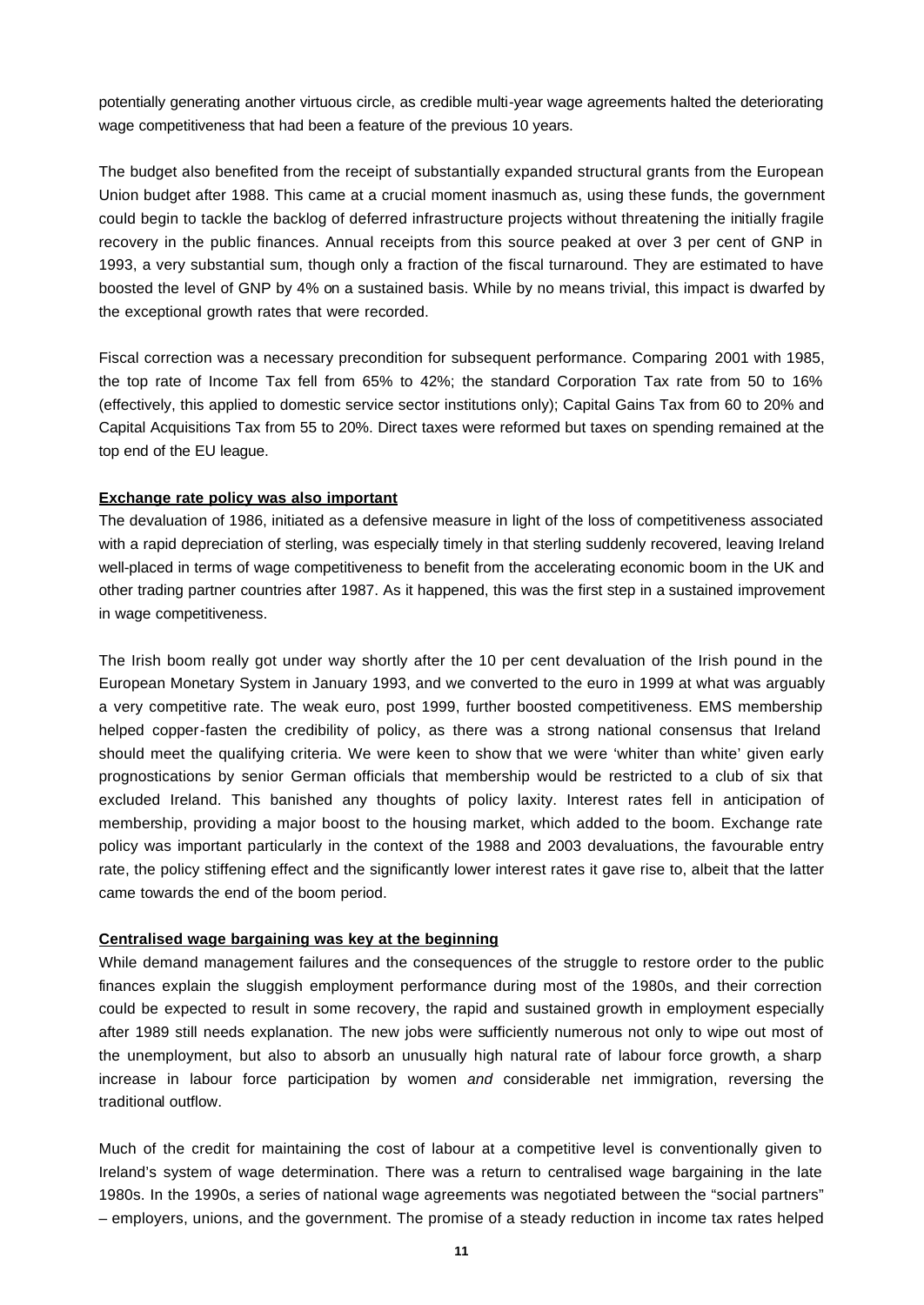gain acceptance for moderate rates of pre-tax pay increases over three-year intervals. Th ere was a marked drop in the incidence of industrial disputes. The disastrous labour market trends of the 1980s had hit the Irish trade union movement hard. Union membership, which had been growing rapidly from the 1960s, peaked in 1980 and then declined steadily. Union density declined even more rapidly and did not recover, as most of the new jobs created in the booming economy were in union-free workplaces. From a peak of over 60 per cent in the early 1980s, union membership as a percentage of the employed labour force fell to 44 per cent at the end of 1990s. Wage restraint was a key factor and a hallmark of the recovery.

## **Favourable climate for Foreign Direct Investment**

The climate for overseas investment in Ireland has been consistently favourable since the 1960s. Among the factors that have encouraged firms to choose Ireland as their European location, the low rate of tax is paramount. In addition, a ready supply of well-educated labour, reasonably easy access to the east coast of the United States, and close cultural ties with America are further reasons for the preference shown by many leading US companies for Ireland.

The Irish boom coincided with a marked increase in the inflow of FDI, especially from the United States. Ireland's share of the flow of FDI from the United States to the EU rose from 2 per cent in 1987 to over 7 per cent in 1993. No changes in the corporation tax regime occurred at that time – rather the trend has been upwards, initially from zero to 10% and, more recently, from 10 to 12. 5% - but several other factors played a role – these are developed in the accompanying paper by Dan Flinter.

The importance of FDI in expanding the base of the Irish economy is illustrated by the fact that foreignowned firms now account for about 47 per cent of Ireland's industrial employment, 77 per cent of net industrial output, and 83 per cent of merchandise exports. Foreign firms are also very much in evidence in the International Finance Services Centre (IFSC), where the level of employment has reached 11,000 in a mixture of back-office and higher-valued added activities in a designated area of Dublin. While output and employment in indigenous industrial and banking firms have grown in recent years, their relative importance in the total economy has declined.

A very high proportion of Irish trade (over 90 per cent of manufacturing exports) reflects the output of foreign-owned manufacturing enterprises. And the level and growth rate of productivity has been much higher in sectors dominated by these firms. But, although productivity has been high and the role of foreign firms important, a simplistic reading of the numbers can greatly overstate their contribution to the Irish boom.

To take an extreme example, just two dozen enterprises manufacturing pharmaceutical-related chemicals and employing 4,800 workers, 0.3% of total employment in 1999, produced over 18% of the economy's total exports, a sum equivalent to 14% of GDP. The general belief is that these figures and the associated productivity and output contributions are distorted by transfer pricing. We correct for this by using GNP instead of GDP, as the former is net of multinational profits. Also, we saw earlier that employment generated by manufacturing, while surprisingly strong, was small relative to overall employment gains. However, there were other knock-on benefits. It is generally reckoned that each FDI-created job is matched by another elsewhere in the economy. In addition, these companies pay huge amounts of Corporation Tax, even if the rate is low.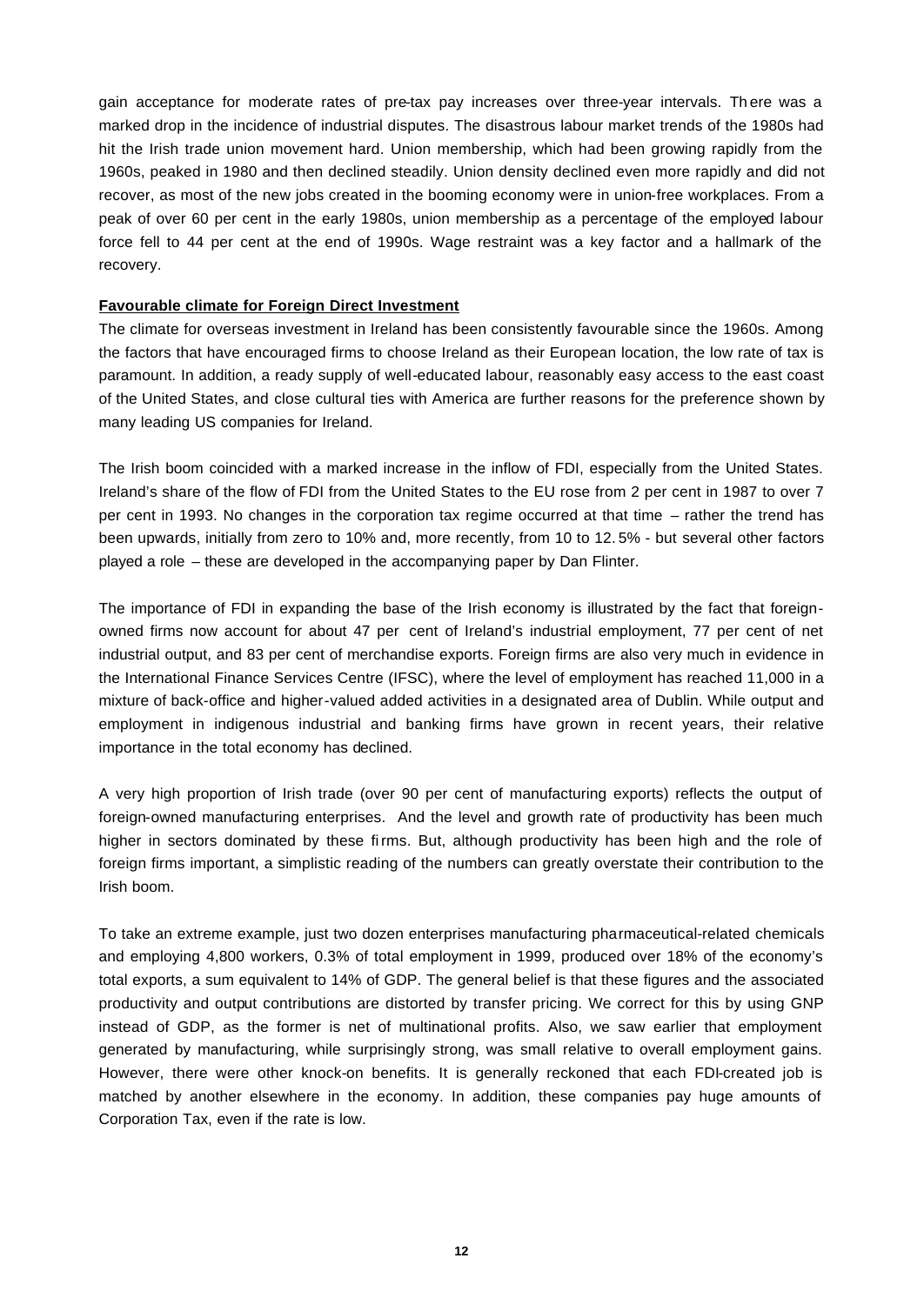# **Tax policy**

While the low rate of Corporation Profits Tax (CPT) and the reductions in personal income tax were clearly very important, it would be wrong to conclude that changes in the tax system triggered the boom. Indeed, the effective CPT rate actually increased in the 1980s and thus cannot be invoked as an explanation for the timing of Ireland's economic boom, even though its importance in the economy's longer-term success is not disputed.

It is striking that the burden of taxation in Ireland fell sharply after the watershed year of 1989, while it continued to grow elsewhere in the EU. As a consequence, the gap between Ireland and the EU widened markedly during the 1990s. Ireland now has one of the lowest tax burdens, measured relative to GDP, in the OECD. Did the accelerated growth rate lead to a fall in the tax burden, or was the faster growth due to lower tax rates? We favour the former explanation. The rapid decline in the tax/GDP ratio during the 1990s was primarily a reflection of exceptional growth rather than vice versa.

The tax wedge on labour, that is, the difference between an employers' cost of employing workers and employees' take home pay after income tax, social welfare deductions and consumption taxes, peaked in Ireland in the late 1980s and fell back during the 1990s. It is now among the lowest in the OECD countries. Higher taxes lower employment by reducing demand for labour by employers and lessening individual incentives to work. The marked fall in these wedges during the 1990s would therefore be expected to have contributed to Ireland's exceptional rate of employment creation.

#### **Improvements in education**

The much-vaunted quality of Irish education, contributing to the employability of the young workforce was very important. An acceleration in the growth of the average educational attainment of the workforce dates from the introduction in 1967 of universal access to secondary education free of fees. Subsequently, there was a focus on technical education and, more generally, on matching the skills to the requirements of the incoming multinationals. This seems to have been quite successful and it is generally accepted that educational attainment contributed almost one percentage point to GNP growth in both the eighties and nineties.

## **Financing the Celtic Tiger**

While many explanations for the Irish growth experience have been advanced, the role of structural change in the financial sector has received scant attention<sup>6</sup>. Studies<sup>7</sup> show that countries with rapid credit growth have grown by two percentage points a year more than others where credit was stable. Structural change and financial innovation led to a marked increase in the elasticity of credit in Ireland during the 1990s. At the same time, demand was enhanced by the prospect of permanently lower interest rates in EMU. In this environment, banks were able to use external sources of finance to overcome domestic constraints in meeting demand for loans. Rapid credit growth was a necessary lubricant of the Celtic Tiger experience. Even the banks can claim some of the credit.

 6 J Kelly & M Everett, CBFSAI: To Borrow and Prosper: Financing the Celtic Tiger, 2004

<sup>7</sup> Ranciere et al NBER Working Paper, 2003